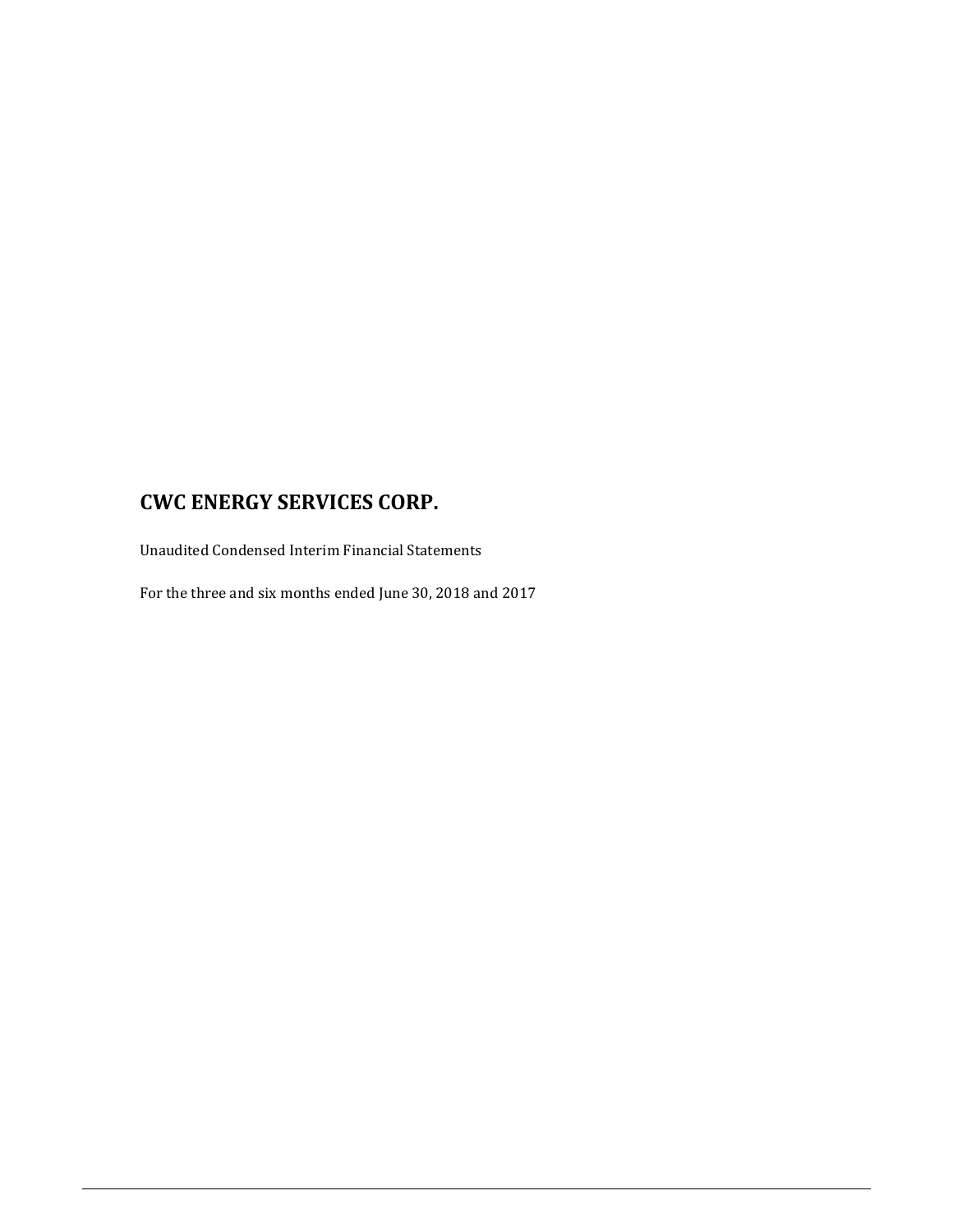# **CWC ENERGY SERVICES CORP. STATEMENTS OF FINANCIAL POSITION**

(unaudited)

|                                          |      | <b>June 30,</b> | December 31,  |
|------------------------------------------|------|-----------------|---------------|
| Stated in thousands of Canadian dollars  | Note | 2018            | 2017          |
| <b>ASSETS</b><br>Current                 |      |                 |               |
| Cash                                     |      | \$<br>109       | \$<br>95      |
| Accounts receivable                      |      | 18,829          | 30,119        |
| Prepaid expenses and deposits            |      | 1,464           | 1,531         |
|                                          |      | 20,402          | 31,745        |
|                                          | 5    |                 |               |
| Property and equipment                   |      | 229,370         | 232,190       |
| Intangibles                              |      | \$<br>267       | \$<br>419     |
|                                          |      | 250,039         | 264,354       |
| <b>LIABILITIES</b><br>Current            |      |                 |               |
| Accounts payable and accrued liabilities |      | \$<br>13,075    | \$<br>12,202  |
| Current portion of long-term debt        | 6    | 841             | 176           |
|                                          |      | 13,916          | 12,378        |
|                                          |      |                 |               |
| Deferred tax liability                   |      | 15,327          | 15,823        |
| Long-term debt                           | 6    | 35,962          | 49,634        |
|                                          |      | 51,289          | 65,457        |
| <b>SHAREHOLDERS' EQUITY</b>              |      |                 |               |
| Share capital                            | 7    | 265,758         | 266,720       |
| Contributed surplus                      |      | 9,757           | 8,609         |
| Deficit                                  |      | (90, 681)       | (88, 810)     |
|                                          |      | 184,834         | 186,519       |
|                                          |      | \$<br>250,039   | \$<br>264,354 |

Subsequent Events 7 *See accompanying notes to the condensed interim financial statements.*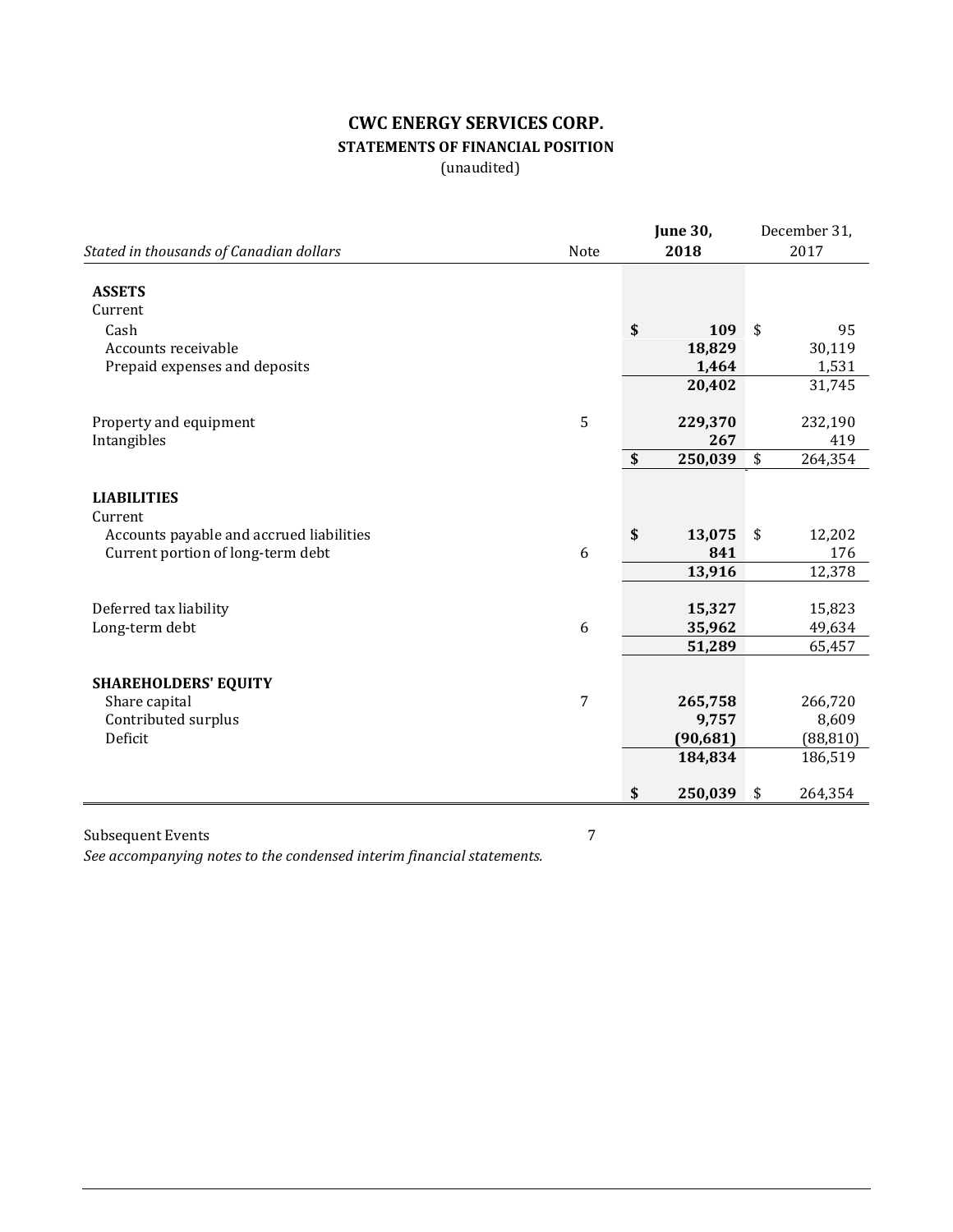## **CWC ENERGY SERVICES CORP. STATEMENTS OF COMPREHENSIVE LOSS**

### For the three and six months ended June 30, 2018 and 2017

(unaudited)

|                                                                     |      |              | <b>Three months ended</b><br>June 30 |    |         | <b>Six months ended</b><br>June 30 |          |    |          |
|---------------------------------------------------------------------|------|--------------|--------------------------------------|----|---------|------------------------------------|----------|----|----------|
| Stated in thousands of Canadian dollars except<br>per share amounts | Note |              | 2018                                 |    | 2017    |                                    | 2018     |    | 2017     |
| Revenue                                                             | 10   | \$           | 22,245                               | \$ | 15,114  | \$                                 | 71,170   |    | \$47,622 |
| <b>Expenses</b>                                                     | 11   |              |                                      |    |         |                                    |          |    |          |
| Direct operating expenses                                           |      |              | 17,904                               |    | 11,764  |                                    | 54,250   |    | 35,782   |
| Selling and administrative expenses                                 |      |              | 4,310                                |    | 3,122   |                                    | 9,411    |    | 6,462    |
| Stock based compensation                                            | 7    |              | 237                                  |    | 226     |                                    | 522      |    | 426      |
| Finance costs                                                       | 6    |              | 593                                  |    | 570     |                                    | 1,283    |    | 1,115    |
| Depreciation and amortization                                       |      |              | 2,905                                |    | 3,022   |                                    | 7,918    |    | 7,780    |
| Loss (Gain) on disposal of equipment                                |      |              | 407                                  |    | (6)     |                                    | 153      |    | 42       |
|                                                                     |      |              | 26,356                               |    | 18,698  |                                    | 73,537   |    | 51,607   |
| Net loss before income taxes                                        |      |              | (4, 111)                             |    | (3,584) |                                    | (2, 367) |    | (3,985)  |
| Deferred income tax recovery                                        |      |              | (1,044)                              |    | (907)   |                                    | (496)    |    | (940)    |
|                                                                     |      |              |                                      |    |         |                                    |          |    |          |
| Net loss and comprehensive loss                                     |      | $\mathbf{s}$ | (3,067)                              | \$ | (2,677) | \$                                 | (1, 871) | \$ | (3,045)  |
|                                                                     |      |              |                                      |    |         |                                    |          |    |          |
| Loss per share                                                      |      |              |                                      |    |         |                                    |          |    |          |
| Basic and diluted                                                   | 7    |              | (0.01)                               |    | (0.01)  |                                    | (0.01)   |    | (0.01)   |

*See accompanying notes to the condensed interim financial statements.*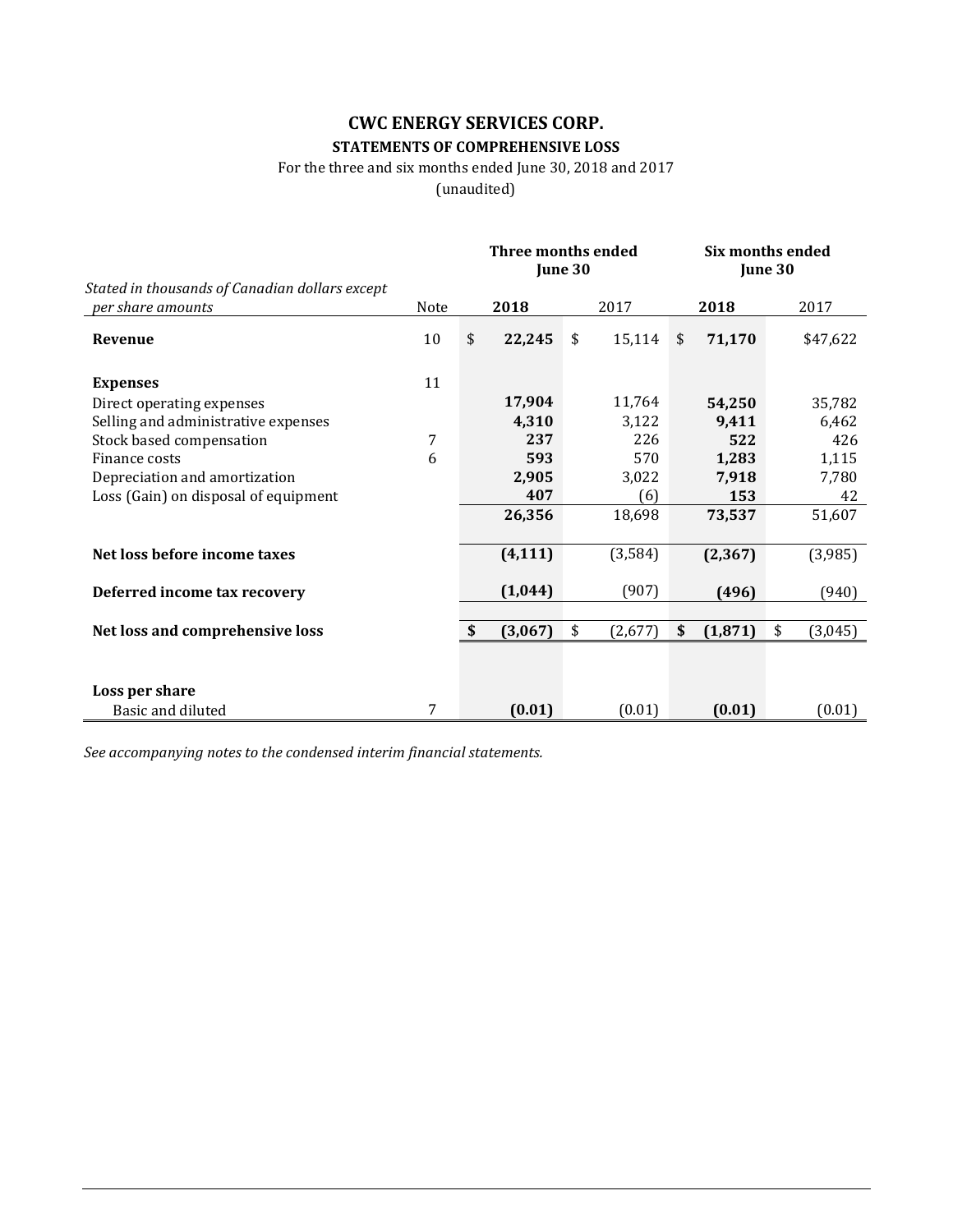## **CWC ENERGY SERVICES CORP. STATEMENTS OF CHANGES IN EQUITY**

For the three and six months ended June 30, 2018 and 2017

(unaudited)

| Stated in thousands of Canadian<br>dollars except share amounts | Note | Number of<br><b>Shares</b> | <b>Share</b><br>Capital | Contributed<br><b>Surplus</b> | <b>Deficit</b>  | <b>Total Equity</b> |
|-----------------------------------------------------------------|------|----------------------------|-------------------------|-------------------------------|-----------------|---------------------|
|                                                                 |      |                            |                         |                               |                 |                     |
| Balance - January 1, 2017                                       |      | 391,920,676                | \$242,306               | \$<br>6,847                   | (93, 671)<br>\$ | \$155,482           |
| Net loss and comprehensive loss                                 |      |                            |                         |                               | (3,045)         | (3,045)             |
| Stock based compensation expense                                | 7    |                            |                         | 426                           |                 | 426                 |
| Exercise of stock options                                       | 7    | 833,333                    | 166                     | (58)                          |                 | 108                 |
| Settlement of restricted share units                            | 7    | 525,833                    | 124                     | (124)                         |                 |                     |
| Cancellation of common shares                                   |      |                            |                         |                               |                 |                     |
| purchased under normal course                                   |      |                            |                         |                               |                 |                     |
| issuer bid                                                      | 7    | (1,647,000)                | (1,042)                 | 667                           |                 | (375)               |
| <b>Balance - June 30, 2017</b>                                  |      | 391,632,842                | \$241,554               | \$<br>7,758                   | \$<br>(96, 716) | \$<br>152,596       |
|                                                                 |      |                            |                         |                               |                 |                     |
| Balance - January 1, 2018                                       |      | 521,378,958                | \$266,720               | \$8,609                       | \$ (88, 810)    | \$186,519           |
| Net loss and comprehensive loss                                 |      |                            |                         |                               | (1, 871)        | (1, 871)            |
| Stock based compensation expense                                | 7    |                            |                         | 522                           |                 | 522                 |
| Exercise of stock options                                       | 7    | 1,033,335                  | 230                     | (82)                          |                 | 148                 |
| Settlement of restricted share units                            | 7    | 305,667                    | 57                      | (57)                          |                 |                     |
| Cancellation of common shares                                   |      |                            |                         |                               |                 |                     |
| purchased under normal course                                   |      |                            |                         |                               |                 |                     |
| issuer bid                                                      | 7    | (2, 254, 000)              | (1, 249)                | 765                           |                 | (484)               |
| <b>Balance - June 30, 2018</b>                                  |      | 520,463,960                | \$265,758               | \$9,757                       | \$(90,681)      | \$184,834           |

*See accompanying notes to the condensed interim financial statements.*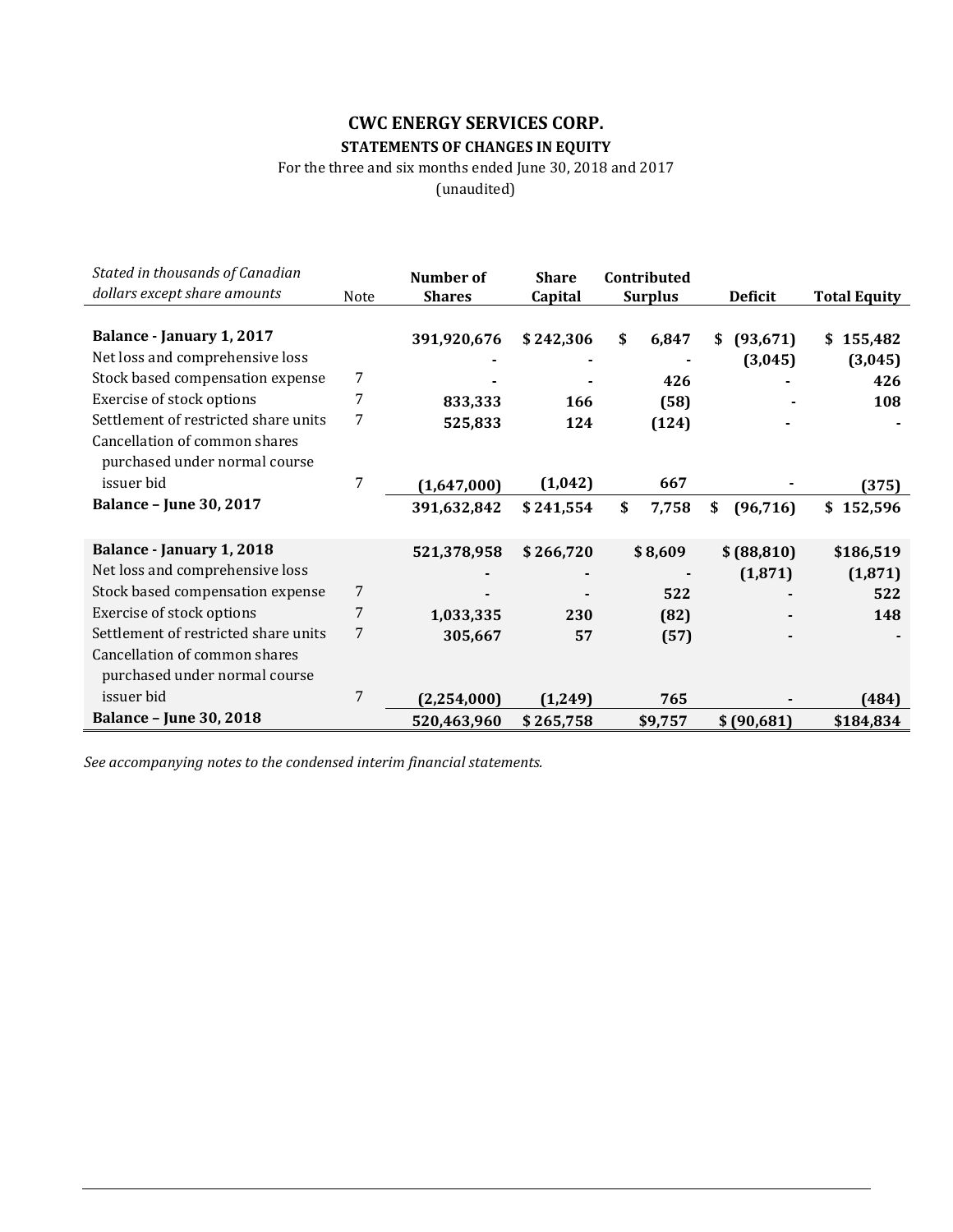# **CWC ENERGY SERVICES CORP. STATEMENTS OF CASH FLOWS**

For the three and six months ended June 30, 2018 and 2017 (unaudited)

|                                                                 |                | Three months ended<br>June 30 |           |               | <b>Six months ended</b><br>June 30 |                |  |
|-----------------------------------------------------------------|----------------|-------------------------------|-----------|---------------|------------------------------------|----------------|--|
| Stated in thousands of Canadian dollars                         | <b>Note</b>    |                               | 2018      | 2017          | 2018                               | 2017           |  |
| <b>Operating activities:</b>                                    |                |                               |           |               |                                    |                |  |
| Net loss                                                        |                | \$                            | (3,067)   | \$<br>(2,677) | (1, 871)<br>\$                     | (3,045)<br>\$  |  |
| Adjustments for:                                                |                |                               |           |               |                                    |                |  |
| Stock based compensation expense                                | $\overline{7}$ |                               | 237       | 226           | 522                                | 426            |  |
| Finance costs                                                   |                |                               | 593       | 570           | 1,283                              | 1,115          |  |
| Depreciation and amortization                                   |                |                               | 2,905     | 3,022         | 7,918                              | 7,780          |  |
| Loss (Gain) on disposal of equipment                            |                |                               | 407       | (6)           | 153                                | 42             |  |
| Deferred income tax recovery                                    |                |                               | (1,044)   | (907)         | (496)                              | (940)          |  |
| Funds from operations                                           |                |                               | 31        | 228           | 7,509                              | 5,378          |  |
| Changes in non-cash working capital                             | $\, 8$         |                               |           |               |                                    |                |  |
| balances                                                        |                |                               | 20,443    | 13,325        | 12,230                             | 3,588          |  |
| Operating cash flow                                             |                |                               | 20,474    | 13,553        | 19,739                             | 8,966          |  |
|                                                                 |                |                               |           |               |                                    |                |  |
| <b>Investing activities:</b>                                    |                |                               |           |               |                                    |                |  |
| Purchase of equipment                                           |                |                               | (6,063)   | (2, 402)      | (6,696)                            | (3,006)        |  |
| Proceeds on disposal of equipment                               |                |                               | 1,020     | 6             | 1,974                              | 26             |  |
| Investing cash flow                                             |                |                               | (5,043)   | (2, 396)      | (4, 722)                           | (2,980)        |  |
|                                                                 |                |                               |           |               |                                    |                |  |
| <b>Financing activities:</b>                                    |                |                               |           |               |                                    |                |  |
| Repayment of long-term debt                                     |                |                               | (14, 553) | (10, 203)     | (13, 278)                          | (4, 410)       |  |
| Interest paid                                                   |                |                               | (547)     | (496)         | (1, 204)                           | (968)          |  |
| Finance costs paid                                              |                |                               | (32)      | --            | (32)                               |                |  |
| Finance lease repayments<br>Common shares issued on exercise of |                |                               | (79)      | (58)          | (153)                              | (117)          |  |
| options                                                         | $\overline{7}$ |                               | 29        |               | 148                                | 108            |  |
| Common shares purchased under NCIB                              | 7              |                               | (195)     | (312)         | (484)                              | (376)          |  |
| Financing cash flow                                             |                |                               | (15, 377) | (11,069)      | (15,003)                           | (5,763)        |  |
|                                                                 |                |                               |           |               |                                    |                |  |
| Increase in cash during the period                              |                |                               | 54        | 88            | 14                                 | 223            |  |
| Cash, beginning of period                                       |                |                               | 55        | 137           | 95                                 | $\overline{2}$ |  |
| Cash, end of period                                             |                |                               | \$109     | \$225         | \$109                              | \$225          |  |

*See accompanying notes to the condensed interim financial statements.*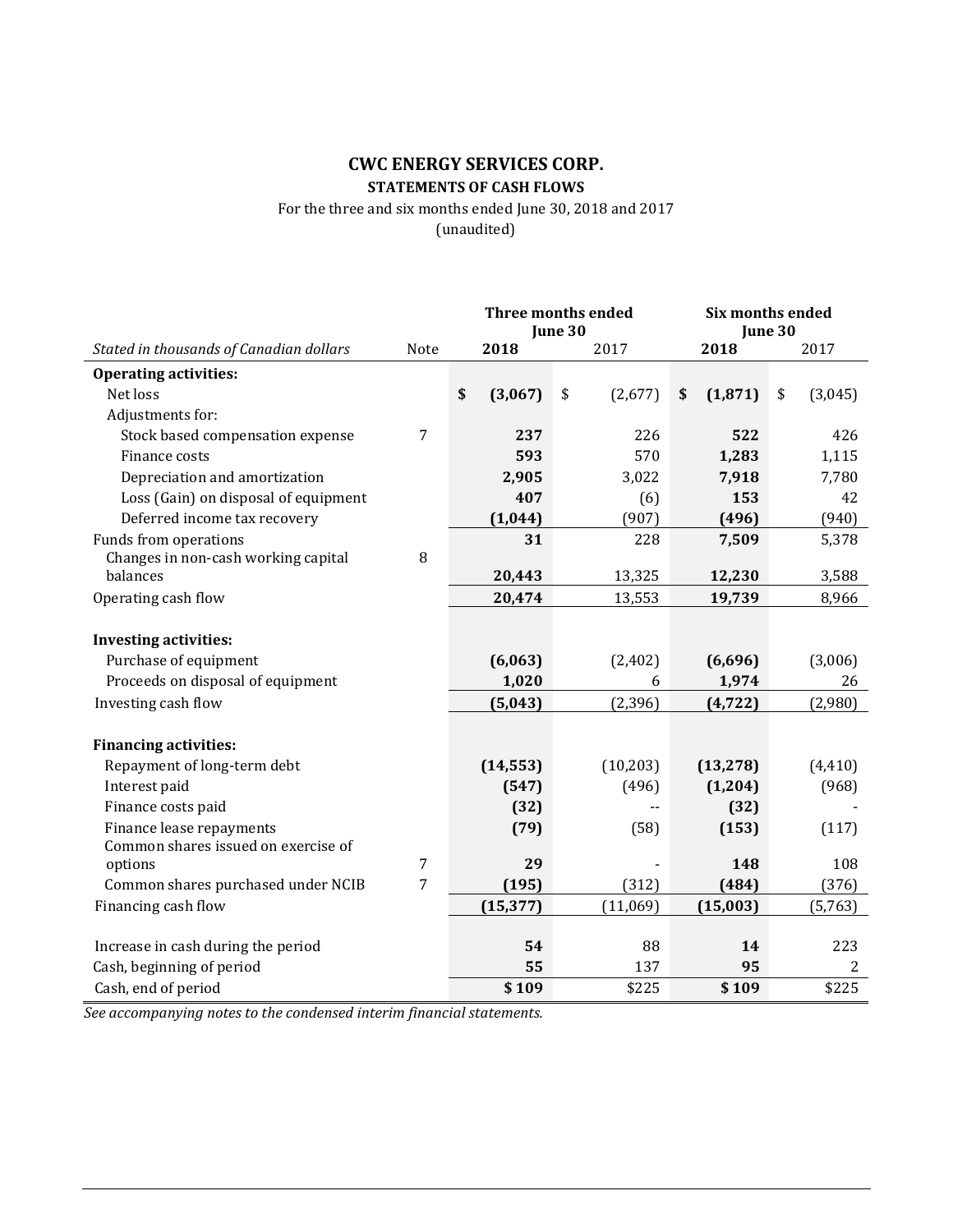NOTES TO THE CONDENSED INTERIM FINANCIAL STATEMENTS As at and for the three and six months ended June 30, 2018 and 2017 (unaudited)

*Stated in thousands of Canadian dollars except share and per share amounts*

### **1. Reporting entity**

CWC Energy Services Corp. ("CWC" or the "Company") is incorporated under the Business Corporations Act (Alberta). The address of the Company's head office is Suite 610, 205 – 5th Avenue SW, Calgary, Alberta, Canada. The Company is an oilfield services company providing drilling and production services to oil and gas exploration and development companies throughout the Western Canadian Sedimentary Basin ("WCSB"). The Company's common stock is listed and traded on the TSX Venture Exchange under the symbol CWC. Additional information regarding CWC's business is available in CWC's most recent Annual Information Form available on SEDAR at [www.sedar.com,](http://www.sedar.com/) on the Company's website [www.cwcenergyservices.com,](http://www.cwcenergyservices.com/) or by contacting the Company at the address noted above.

#### **2. Basis of presentation**

(a) Statement of compliance

These condensed interim financial statements have been prepared in accordance with IAS 34 Interim Financial Reporting and do not include all the information required for full annual financial statements and should be read in conjunction with the annual financial statements of the Company as at and for the year ended December 31, 2017.

These condensed interim financial statements were approved by the Board of Directors on August 10, 2018.

(b) Use of estimates and judgments

The preparation of the condensed interim financial statements requires management to make judgments, estimates and assumptions that affect the application of accounting policies and the reported amount of assets and liabilities, income and expense. Actual results may differ from these estimates.

In preparing these condensed interim financial statements, the significant judgments made by management in applying the Company's accounting policies and the key sources of estimation uncertainty were the same as those that applied to the financial statements as at and for the year ended December 31, 2017.

#### **3. Significant accounting policies**

The accounting policies applied by the Company in these condensed interim financial statements are the same as those applied by the Company in its financial statements as at and for the year ended December 31, 2017, except for the adoption of IFRS 15 – Revenue from Contracts with Customers and IFRS 9 – Financial Instruments, which were adopted by the Company on January 1, 2018 and are discussed below. These unaudited condensed interim financial statements should be read in conjunction with the audited financial statements and notes thereto as at and for the year ended December 31, 2017 as filed on SEDAR.

#### (a) IFRS 15

The Company adopted IFRS 15, "Revenue from Contracts with Customers" on January 1, 2018. The Company reviewed its revenue streams and major contracts with customers using the IFRS 15 five-step model and there were no material changes to net earnings. Under this method, there was no effect to opening deficit from the application of IFRS 15 to revenue contracts in progress at January 1, 2018.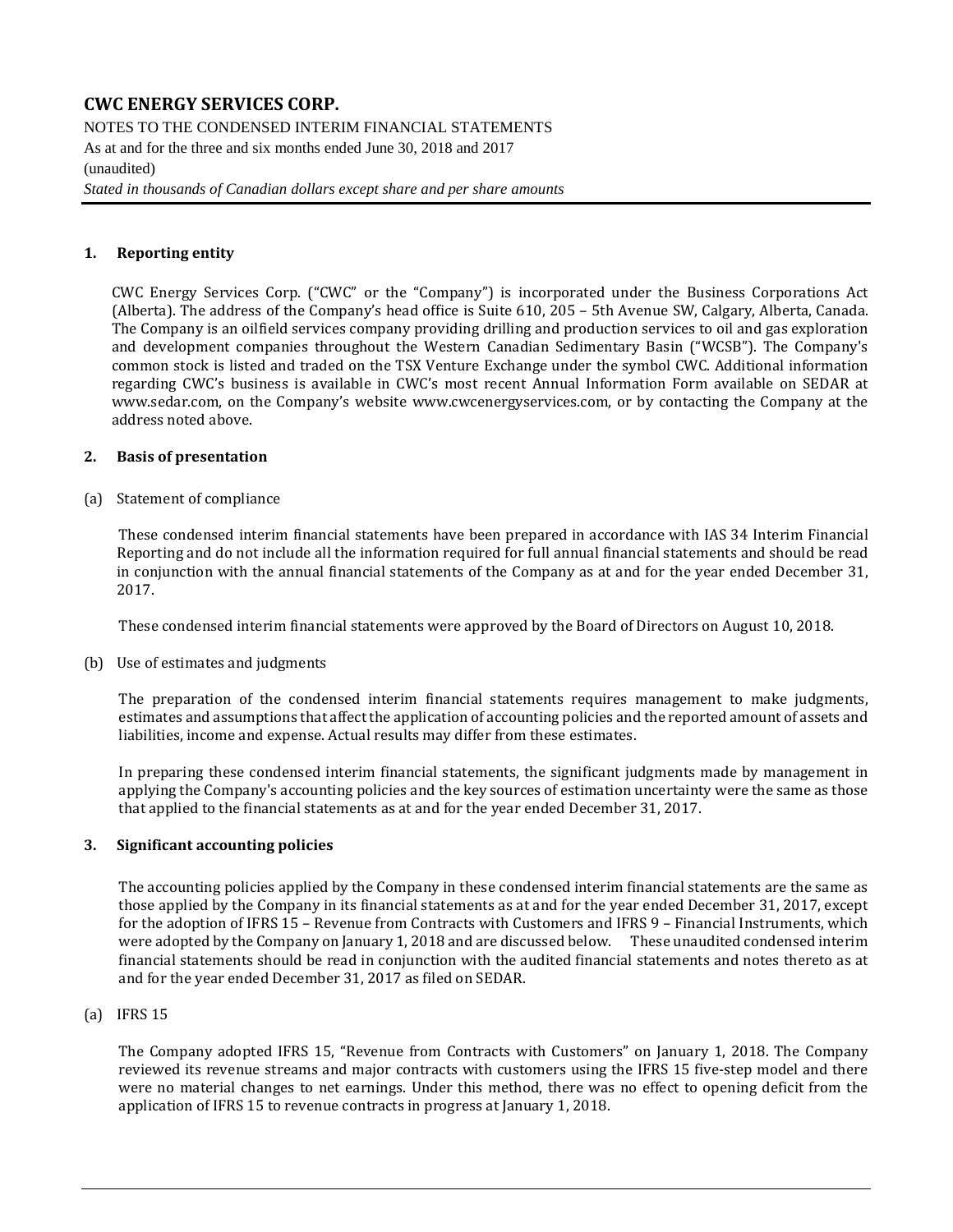NOTES TO THE CONDENSED INTERIM FINANCIAL STATEMENTS

As at and for the three and six months ended June 30, 2018 and 2017 (unaudited) *Stated in thousands of Canadian dollars except share and per share amounts*

Revenue recognition policy:

### Contract Drilling

The Company contracts individual drilling rig packages, including crews and support equipment, to its customers. Depending on the customer's drilling program, contracts may be for a single well, multiple wells or fixed term. Revenue from contract drilling services is recognized over time from spud to rig release on a daily basis. Operating days are measured through industry standard tour sheets that document the daily activity of the rig. Revenue is recognized at the applicable day rate for each well, based on rates specified in each contract.

#### Production Services

The Company provides a variety of production services including well servicing, coil tubing and swabbing. In general, service rigs coil tubing and swabbing rigs do not involve long-term contracts or penalties for termination. Revenue is recognized daily upon completion of services. Operating days are measured through daily tour sheets and field tickets. Revenue is recognized at the applicable daily or hourly rate, as stipulated in the contract.

#### Transition

Revenue has been disaggregated into categories based on type of services provided consistent with its reportable operating segments outlined in Note 10.

### (b) IFRS 9

The Company adopted IFRS 9, "Financial Instruments" on January 1, 2018. The transition to IFRS 9 had no material effect on the Company's financial statements.

IFRS 9 contains three principal classification categories for financial assets: measured at amortized cost, fair value through other comprehensive income ("FVOCI"); or fair value through profit or loss ("FVTPL"). The classification of financial assets under IFRS 9 is generally based on the business model in which a financial asset is managed and its contractual cash flow characteristics. IFRS 9 eliminates the previous IFRS 39 categories of held to maturity, loans and receivables and available for sale. Under IFRS 9, derivatives embedded in contracts where the host is a financial asset in the scope of the standard are never separated. Instead, the hybrid financial instrument as a whole is assessed for classification. The new standard also introduces an expected credit loss model for evaluating impairment of financial assets, which results in credit losses being recognized earlier than the previous standard.

Cash and accounts receivable continue to be measured at amortized cost and are now classified as "amortized costs". There was no change to the Company's classification of accounts payable and accrued liabilities. The Company has not designated any financial instruments as FVOCI or FVTPL.

#### (c) Future Accounting Pronouncements

IFRS 16, Leases. This standard introduces a single lessee accounting model and requires a lessee to recognize assets and liabilities for all leases with a term of more than 12 months, unless the underlying asset is of low value. A lessee is required to recognize a right-of-use asset representing its right to use the underlying asset and a lease liability representing its obligation to make lease payments. The Company intends to adopt IFRS 16 in its financial statements for the annual period beginning on January 1, 2019. The Company is currently in the process of identifying leasing contracts to determine the impact that the adoption of IFRS 16 may have on its financial statements.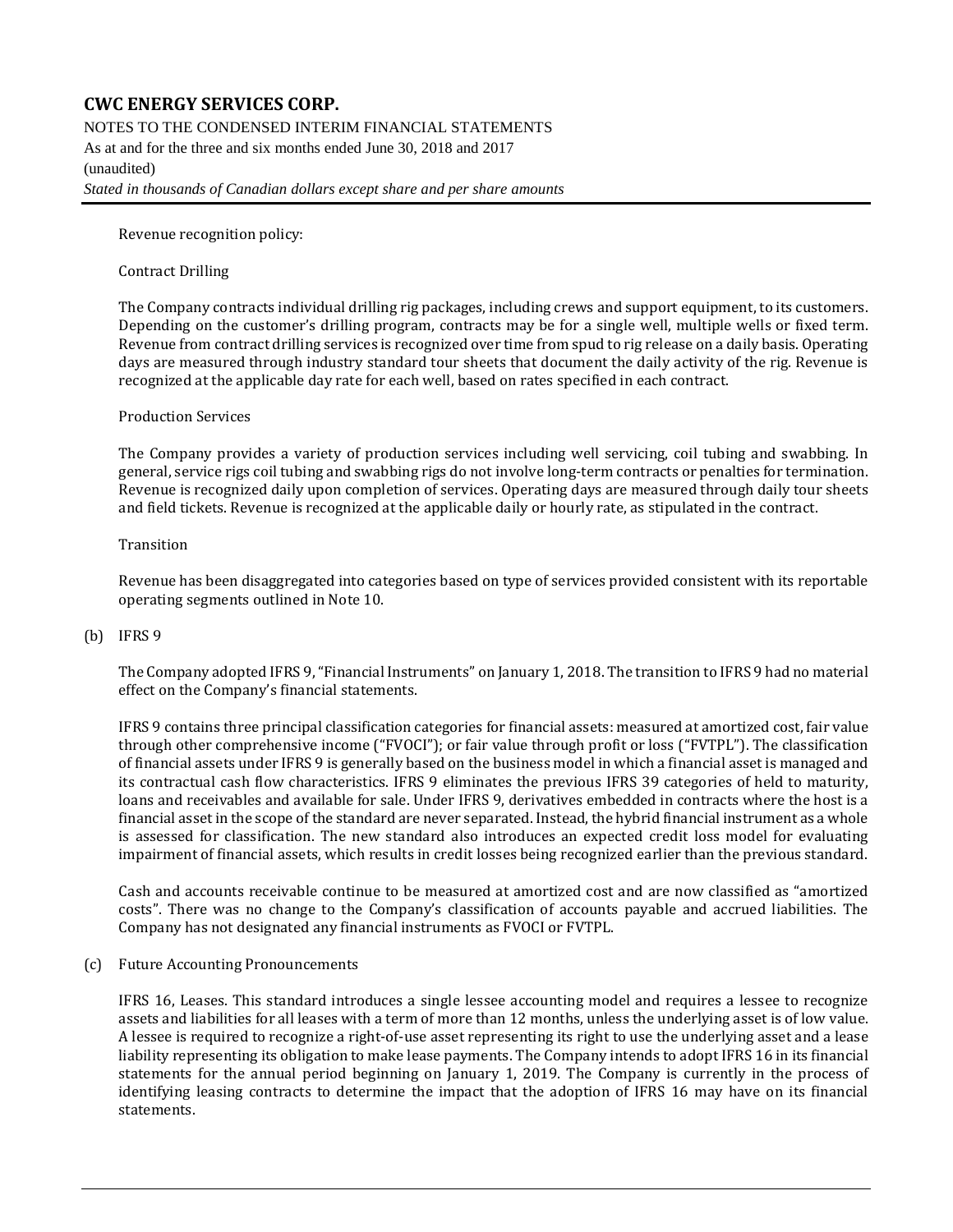NOTES TO THE CONDENSED INTERIM FINANCIAL STATEMENTS As at and for the three and six months ended June 30, 2018 and 2017 (unaudited)

*Stated in thousands of Canadian dollars except share and per share amounts*

#### **4. Seasonality of operations**

The Company's operations are located in Western Canada. The ability to move heavy equipment safely and efficiently in Western Canadian oil and natural gas fields is dependent on weather conditions. Activity levels during the first quarter are typically the most robust as the frost creates a stable ground mass that allows for easy access to well sites and easier drilling and service rig movement. The second quarter is traditionally the slowest due to road bans during spring break-up. When winter frost leaves the ground, it renders many secondary roads incapable of supporting the weight of heavy equipment until they have thoroughly dried out. Road bans during this time restrict service and support equipment access to well sites. The third quarter has more activity as the summer months are typically drier than the second quarter. The fourth quarter is again quite active as winter temperatures freeze the ground once more maximizing site access. However, there may be temporary halts to operations in extreme cold weather when the temperature falls below -35C.

### **5. Property and equipment**

|                                                          | Contract<br>drilling | Production<br>services | <b>Other</b> |              |
|----------------------------------------------------------|----------------------|------------------------|--------------|--------------|
|                                                          | equipment            | equipment              | equipment    | <b>Total</b> |
| Costs                                                    |                      |                        |              |              |
| Balance, December 31, 2017                               | \$112,478            | \$256,984              | \$1,883      | \$371,345    |
| Additions                                                | 5,116                | 1,930                  | 28           | 7,074        |
| <b>Disposals</b>                                         |                      | (5,583)                |              | (5, 583)     |
| Balance, June 30, 2018                                   | 117,594              | 253,331                | 1,911        | 372,836      |
| <b>Accumulated depreciation and</b><br>impairment losses |                      |                        |              |              |
| Balance, December 31, 2017                               | 20,618               | 116,831                | 1,706        | 139,155      |
| Depreciation                                             | 2,218                | 5,485                  | 63           | 7,766        |
| Disposals                                                |                      | (3, 455)               |              | (3, 455)     |
| Balance, June 30, 2018                                   | 22,836               | 118,861                | 1,769        | 143,466      |
| Net book value                                           |                      |                        |              |              |
| Balance, June 30, 2018                                   | \$94,758             | \$134,470              | \$142        | \$229,370    |

Additions of property and equipment include purchases of assets under finance lease which are recorded at cost totaling \$377.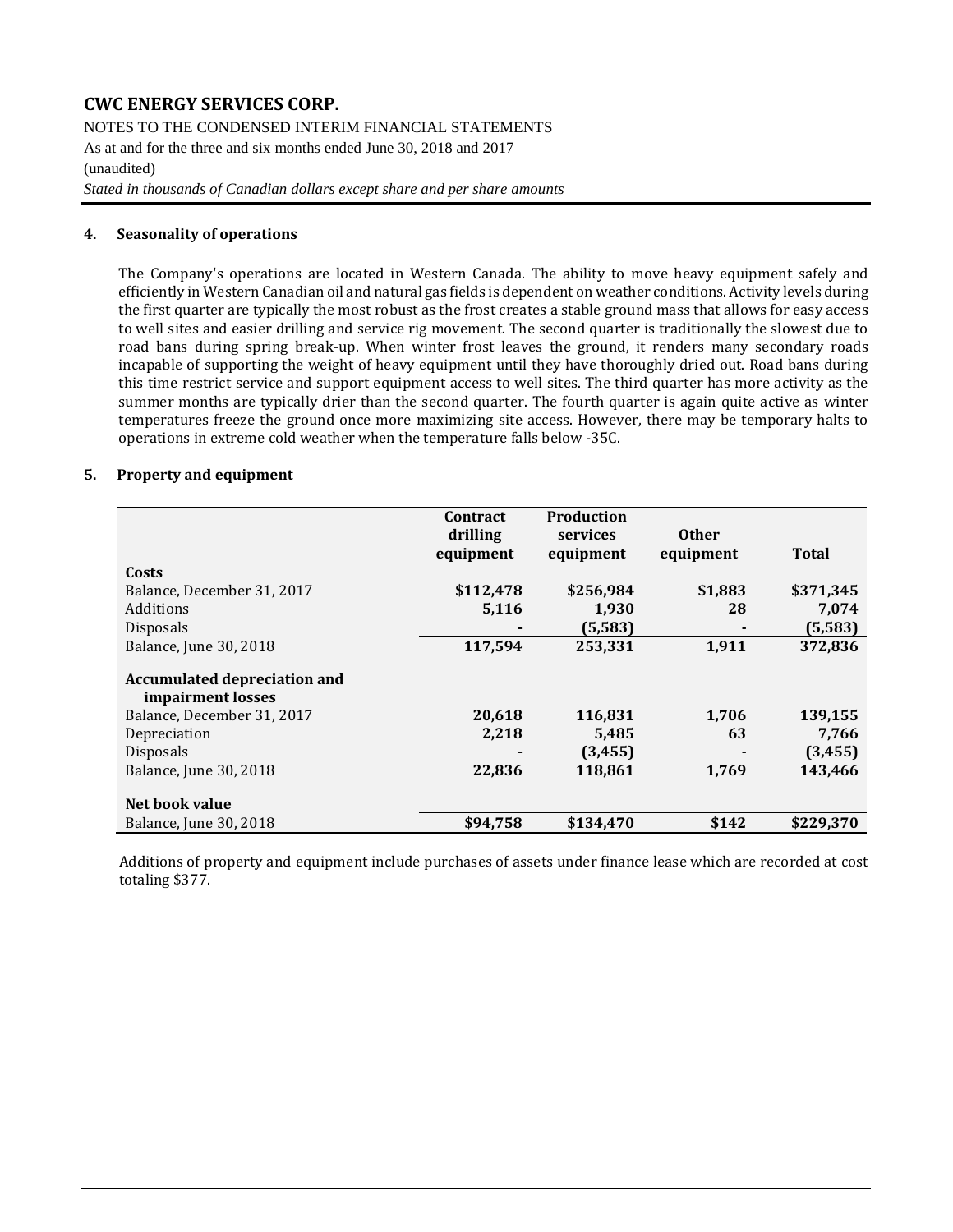NOTES TO THE CONDENSED INTERIM FINANCIAL STATEMENTS

As at and for the three and six months ended June 30, 2018 and 2017 (unaudited)

*Stated in thousands of Canadian dollars except share and per share amounts*

### **6. Loans and borrowings**

The following table provides information with respect to amounts included in the statement of financial position related to loans and borrowings:

|                                                                                                          |          | <b>June 30,</b><br>2018          | December 31,<br>2017         |
|----------------------------------------------------------------------------------------------------------|----------|----------------------------------|------------------------------|
| Current liabilities:<br>Current portion of finance lease liabilities<br>Current portion of Mortgage Loan | \$<br>\$ | 259<br>582                       | \$<br>176                    |
|                                                                                                          | \$       | 841                              | \$<br>176                    |
| Non-current liabilities:<br>Bank Loan<br>Mortgage Loan<br>Finance lease liabilities<br>Financing fees    | \$       | 23,922<br>12,218<br>307<br>(485) | \$<br>50,000<br>165<br>(531) |
|                                                                                                          | \$       | 35,962                           | \$<br>49,634                 |
|                                                                                                          |          |                                  |                              |
| Total loans and borrowings                                                                               | \$       | 36,803                           | \$<br>49,810                 |

The Company has credit facilities with a syndicate of four Canadian financial institutions (the "Credit Facility"). During the quarter, at the request of the Company, the credit facility was reduced from \$100 million to \$75 million. The Credit Facility provides the Company with a \$75 million extendible revolving term facility (the "Bank Loan") and other credit instruments. Of the Bank Loan, \$65 million is a syndicated facility with the remaining \$10 million being an operating facility. On August 4, 2017, the Bank Loan was extended for a committed term until July 31, 2020 ("Maturity Date"). No principal payments are required under the Bank Loan until the Maturity Date, at which time any amounts outstanding are due and payable. The Company may, on an annual basis, request the Maturity Date be extended for a period not to exceed three years from the date of the request. If a request for an extension is not approved by the banking syndicate, the Maturity Date will remain unchanged

The Bank Loan bears interest based on a sliding scale pricing grid tied to the Company's trailing Consolidated Debt to Consolidated EBITDA <sup>(1)</sup> ratio from a minimum of the bank's prime rate plus 0.75% to a maximum of the bank's prime rate plus 3.75% or from a minimum of the bankers acceptances rate plus a stamping fee of 1.75% to a maximum of the bankers acceptances rate plus a stamping fee of 4.75%. Standby fees under the Bank Loan range between 0.39% and 1.07%. Interest and fees under the Bank Loan are payable monthly. The Company has the option to borrow funds denominated in either Canadian or United States dollars under the Credit Facility. Borrowings under the Bank Loan are limited to an aggregate of 75% of accounts receivable outstanding less than 90 days plus 60% of the net book value of property and equipment less certain priority payables. As at June 30, 2018, of the \$75,000 Bank Loan facility, \$41,009 was available for immediate borrowing and \$33,991 was outstanding (December 31, 2017: \$60,000). The Bank Loan has an accordion feature which provides the Company with an ability to increase the maximum borrowings up to \$125,000, subject to the approval of the lenders. The Bank Loan is secured by a security agreement covering all of the assets of the Company and a first charge Security Interest covering all assets of the Company (other than real estate assets related to the Mortgage Loan). Effective December 31, 2017, the applicable rates under the Bank Loan are: bank prime rate plus 1.00%, banker's acceptances rate plus a stamping fee of 2.00%, and standby fee rate of 0.45%.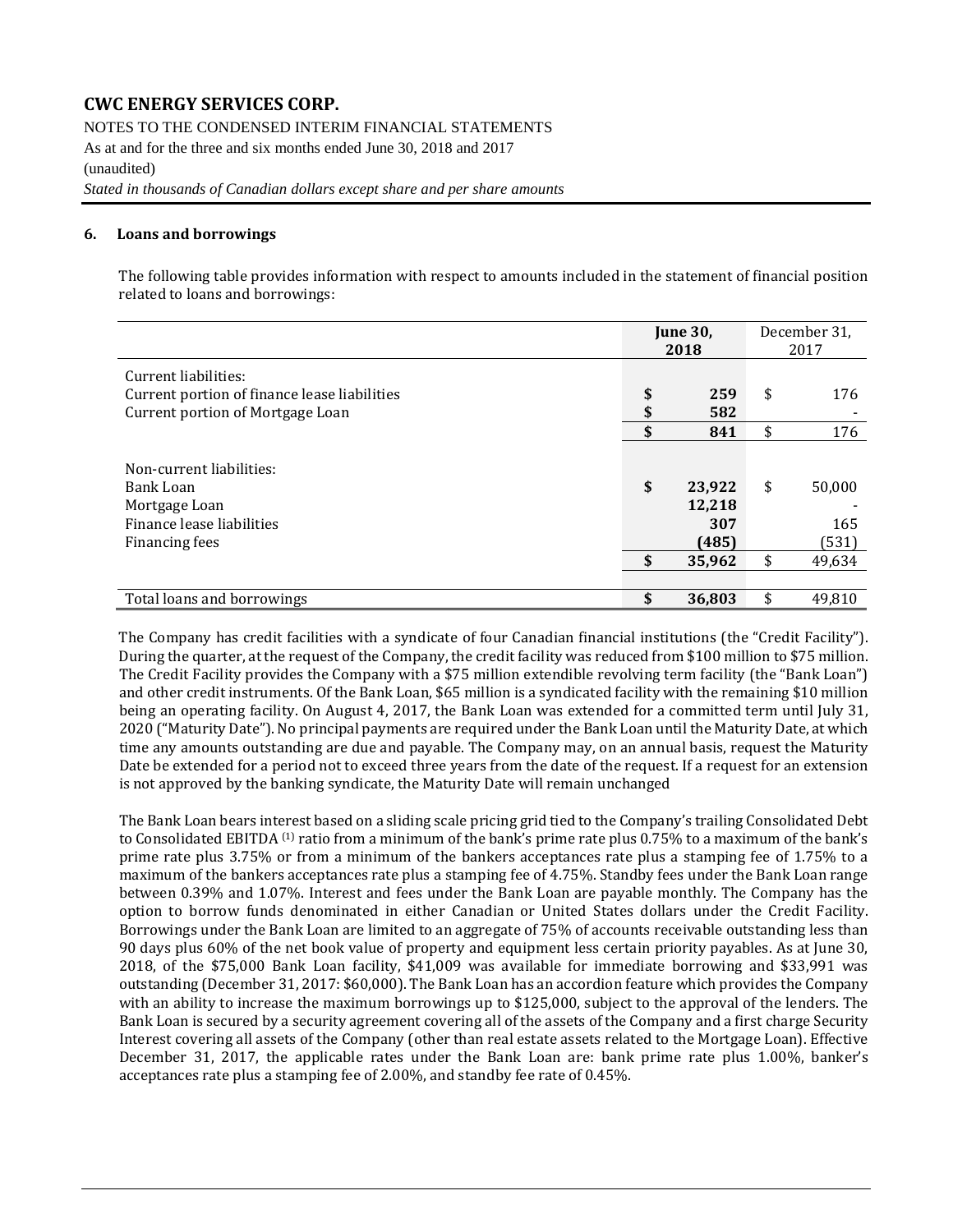NOTES TO THE CONDENSED INTERIM FINANCIAL STATEMENTS

As at and for the three and six months ended June 30, 2018 and 2017

(unaudited)

*Stated in thousands of Canadian dollars except share and per share amounts*

Under the terms of the Credit Facility, the Company is required to comply with the following financial covenants:

|                                                                          |                     | Actual        |
|--------------------------------------------------------------------------|---------------------|---------------|
|                                                                          | Covenant limits     | June 30, 2018 |
| Consolidated Debt <sup>(2)</sup> to Consolidated EBITDA <sup>(1,6)</sup> | $4:00:1.00$ or less | 1.61:1.00     |
| Consolidated Debt <sup>(2)</sup> to Capitalization <sup>(3)</sup>        | $0.50:1.00$ or less | 0.19:1.00     |
| Consolidated Adjusted Cash Flow <sup>(4)</sup> to Consolidated Finance   |                     |               |
| Obligations <sup><math>(5)</math></sup>                                  | $1.15:1.00$ or more | 8.93:1.00     |

(1) Consolidated EBITDA is calculated as net income plus finance costs, plus current and deferred income taxes, plus depreciation, plus stock based compensation, plus any non-recurring losses or impairment losses, or permitted severance costs, minus any non-recurring gain, plus any expenses related to corporate or business acquisitions with all amounts being for the twelve month period ended the calculation date. EBITDA is adjusted to reflect the inclusion of material acquisitions or material dispositions on a pro forma basis for the twelve month period ended the calculation date. Consolidated EBITDA is increased if debt repayments from the proceeds of equity issuance are used to repay the syndicated facility and designated by the Company as an Equity Cure amount.

(2) Consolidated Debt is calculated as total loans and borrowings as shown in the schedule above adjusted to exclude the funds held in the segregated account and to remove any financing fees included.

(3) Capitalization is calculated as Consolidated Debt plus Shareholders' Equity as at the calculation date.

(4) Consolidated Adjusted Cash Flow is calculated as Consolidated EBITDA minus amounts paid for transaction costs, dividends or share repurchases in the twelve month period ended the calculation date. The Calculation of Adjusted Cash Flow excludes Consolidated EBITDA resulting from an Equity Cure.

(5) Consolidated Finance Obligations is calculated as finance costs plus scheduled principal payments on debt including scheduled principal payments under finance leases minus accretion of finance fees included in finance costs for the twelve month period ended the calculation date.

On December 18, 2017 the Company received gross proceeds of \$26,000 from a rights offering of common shares of which \$10,000 was placed in a segregated bank account. On July 5, 2018 \$5,000 was paid on the bank loan. Consolidated Debt to Consolidated EBITDA at June 30, 2018 includes the impact of a \$5,000 equity cure designated on July 5, 2018.

At June 30, 2018 the \$10,069 has been offset against Bank Loan as the Company has the current legal right to offset and intends to settle on a net basis or settle the asset and liability simultaneously.

Mortgage Loan is a loan maturing in June 2023 that is amortized over 22 years with blended monthly principal and interest payments of \$86,317. At maturity, approximately \$9,890,909 million of principal will become payable assuming only regular monthly payments are made.. Subsequent to June 30, 2018 the Company entered into an interest rate swap that effectively fixed the interest rate at 4.00% until June 2023.

Obligations under finance leases are primarily for leased automobiles with an expected term of three years and a one year minimum term. Interest rates on finance leases are specific to each leased asset, are fixed for the lease term and vary between 4.4% and 5.9% per annum.

Financing fees consist of commitment fees and legal expenses relating to the Credit Facility and are being amortized using the effective interest rate method over the term of the Credit Facility. Financing fees of \$78 were amortized and included in finance costs during the six months ended June 30, 2018 (year ended December 31, 2017: \$242).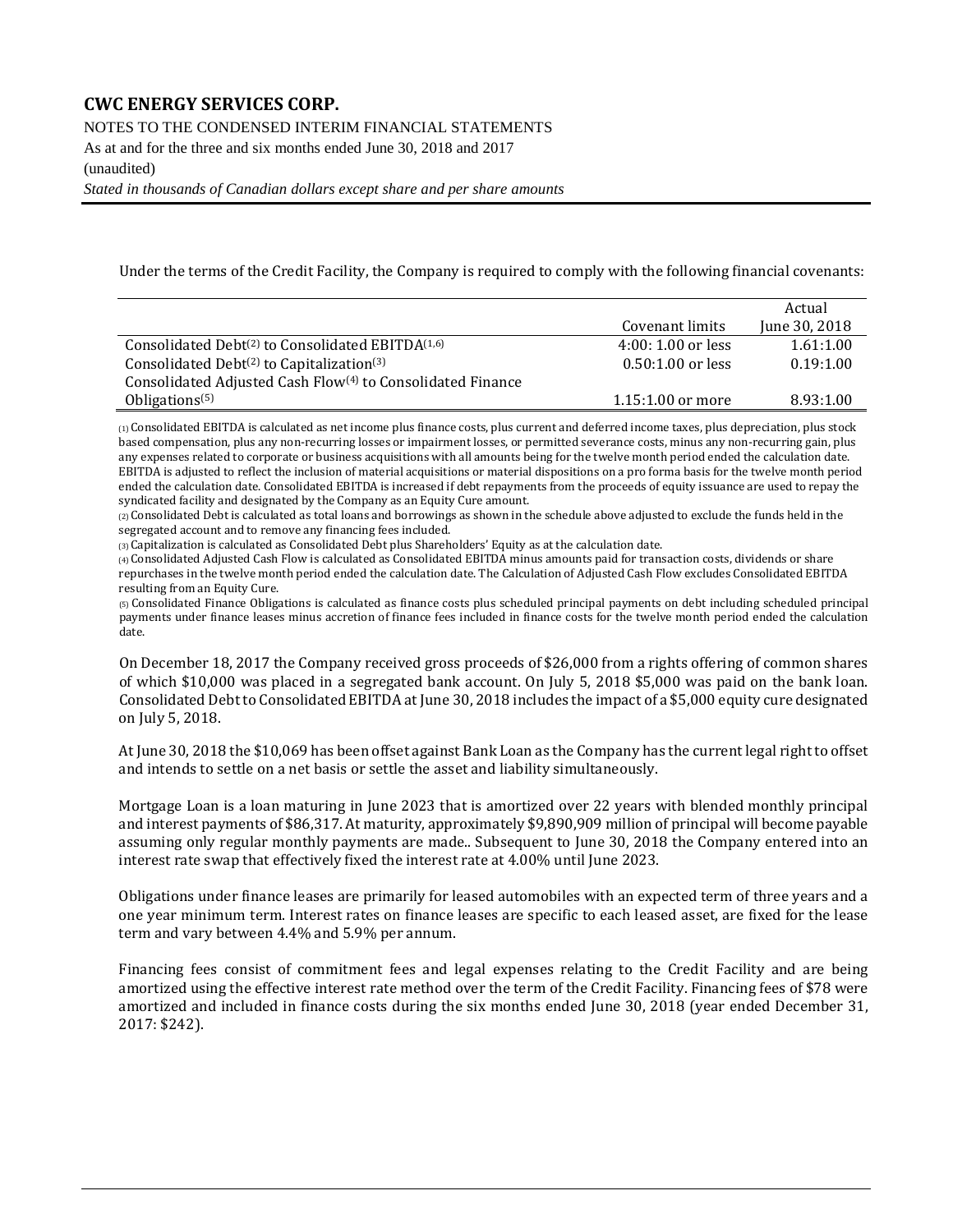NOTES TO THE CONDENSED INTERIM FINANCIAL STATEMENTS

As at and for the three and six months ended June 30, 2018 and 2017 (unaudited)

*Stated in thousands of Canadian dollars except share and per share amounts*

The following table summarizes the balances of long-term debt:

|               |          | June 30, 2018  |            |
|---------------|----------|----------------|------------|
|               | Cash     | Long-term debt | <b>Net</b> |
| Gross amounts | 10,069   | (46, 031)      | (35,962)   |
| Amount offset | (10,069) | 10,069         |            |
| Net amounts   |          | (35,962)       | (35, 962)  |

#### **7. Share capital**

#### (a) Authorized

Unlimited number of Common voting shares without par value. Unlimited number of Preferred shares without par value.

#### (b) Normal course issuer bid

On April 7, 2017, the Company initiated a Normal Course Issuer Bid (NCIB) which expired on April 6, 2018. Under this expired NCIB the Company may purchase, from time to time as it considers advisable, up to 19,653,292 of issued and outstanding common shares through the facilities of the TSX Venture Exchange ("TSXV") or other recognized marketplaces. In addition, CWC entered into an automatic securities purchase plan (the "ASPP") (as defined under applicable securities laws) with Raymond James Ltd. ("Raymond James") for the purpose of making purchases under the ASPP. Such purchases will be determined by Raymond James in its sole discretion, without consultation with CWC having regard to the price limitation and aggregate purchase limitation and other terms of the ASPP and the rules of the TSXV. Conducting the NCIB as an ASPP allows common shares to be purchased at times when CWC would otherwise be prohibited from doing so pursuant to securities laws and its internal trading policies.

On April 10, 2018, the Company replaced its expired NCIB with a new NCIB which now expires on April 9, 2019. Under the new NCIB the Company may purchase, from time to time as it considers advisable, up to 26,057,889 of issued and outstanding common shares through the facilities of the TSXV or other recognized marketplaces. In addition, CWC renewed its ASPP with Raymond James for the purpose of making purchases under the ASPP.

For the three months ended June 30, 2018, 1,023,000 shares (2017: 1,404,000) for consideration of \$195 including commissions (2017: \$312) were purchased under the NCIB, and for the six months ended June 30, 2018, 2,417,500 shares (2017: 1,686,500) for consideration of \$484 including commissions (2017: 376) were purchased under the NCIB. In the three months ended June 30, 2018, a total of 935,500 shares were cancelled and returned to treasury (2017: 1,478,000), and in the six months ended June 30, 2018, a total of 2,254,000 shares were cancelled and returned to treasury (2017: 1,647,000).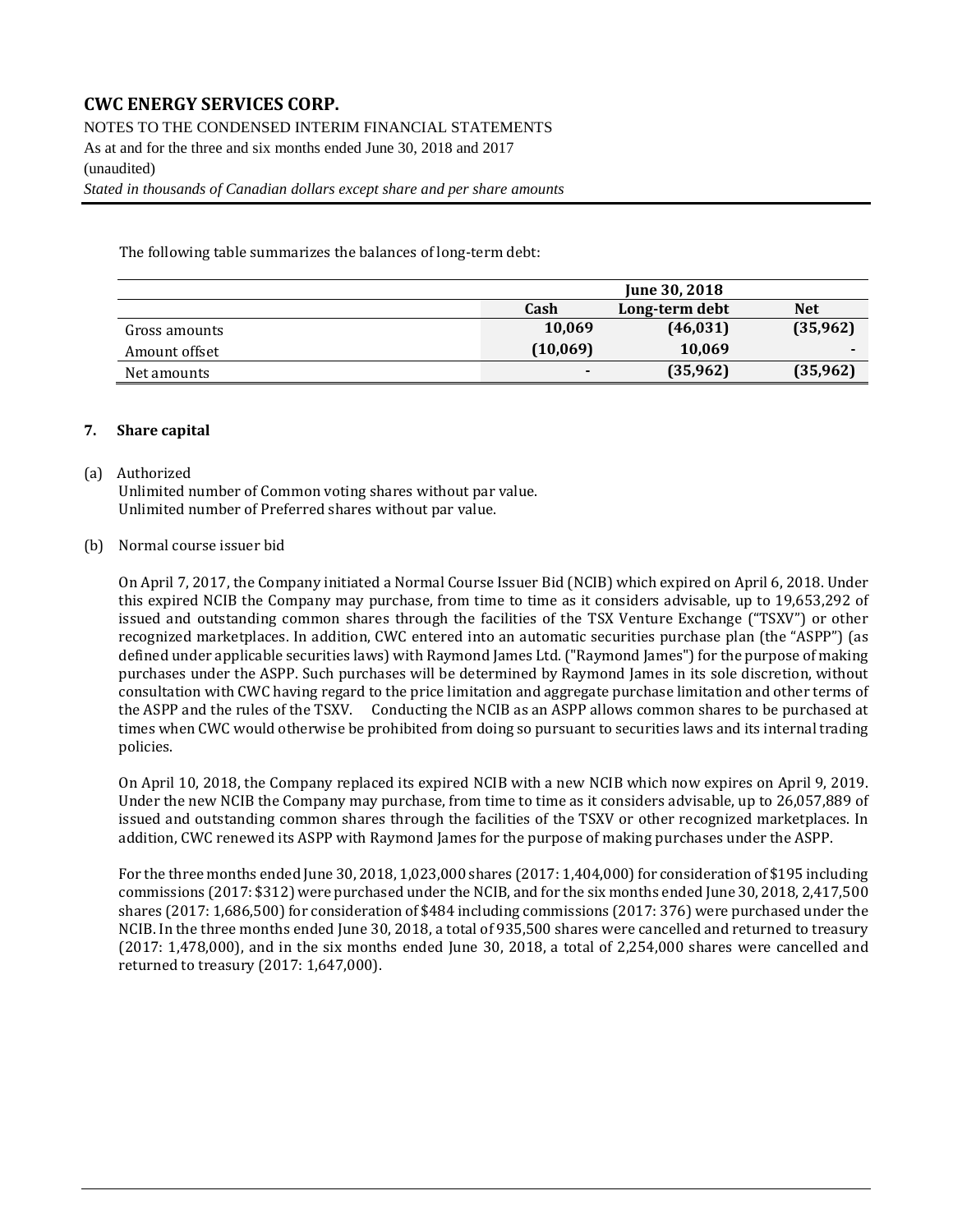NOTES TO THE CONDENSED INTERIM FINANCIAL STATEMENTS As at and for the three and six months ended June 30, 2018 and 2017 (unaudited) *Stated in thousands of Canadian dollars except share and per share amounts*

### (c) Stock options

The following table summarizes changes in the number of stock options outstanding:

|                                    |             | Weighted       |      |  |
|------------------------------------|-------------|----------------|------|--|
|                                    | Number of   | average        |      |  |
|                                    | options     | exercise price |      |  |
| Balance at December 31, 2017       | 27,546,667  |                | 0.25 |  |
| <b>Exercised for common shares</b> | (1,033,335) |                | 0.14 |  |
| <b>Expired</b>                     | (1,750,332) |                | 0.34 |  |
| Balance at June 30, 2018           | 24,763,000  |                | 0.25 |  |

For the three months ended June 30, 2018, stock-based compensation expense relating to stock options totaled \$162 (three months ended June 30, 2017: \$159). For the six months ended June 30, 2018, stock-based compensation expense relating to stock options totaled \$352 (six months ended June 30, 2017: \$300).

(d) Restricted share unit plan

The following table summarizes information about RSUs outstanding as at June 30, 2018:

|                       |                |                        | Weighted       |                |
|-----------------------|----------------|------------------------|----------------|----------------|
|                       |                | Weighted average       | average        |                |
|                       | Number of RSUs | remaining life (years) | exercise price | Number of RSUs |
| Issue date fair value | outstanding    | contractual            | (\$)           | exercisable    |
| $$0.09 - 0.23$        | 4,656,665      | 2.54                   | n/a            | 655,665        |

For the three months ended June 30, 2018, stock-based compensation expense relating to RSUs totaled \$95 (2017: \$67). For the six months ended June 30, 2018, stock-based compensation expense relating to RSUs totaled \$170 (2017: \$126).

For the six months ended June 30, 2018, 305,667 RSUs were exercised (2017: 525,833), 227,000 RSUs were forfeited (2017: 130,000) and 54,000 RSUs were issued (2017: 75,000).

#### (e) Net Income (loss) per share

The following table reconciles the common shares used in computing per share amounts for the periods noted:

|                                                                                                               | For the three months ended<br><b>June 30,</b> |             | For the six months ended<br><b>June 30,</b> |             |
|---------------------------------------------------------------------------------------------------------------|-----------------------------------------------|-------------|---------------------------------------------|-------------|
|                                                                                                               | 2018                                          | 2017        | 2018                                        | 2017        |
| Weighted average common shares<br>outstanding - basic<br>Effect of dilutive share-based compensation<br>plans | 521,289,658<br>$\overline{\phantom{0}}$       | 392,935,814 | 521,682,326<br>$\blacksquare$               | 392,604,720 |
| Weighted average common shares<br>outstanding - basic and diluted                                             | 521,289,658                                   | 392,935,814 | 521,682,326                                 | 392,604,720 |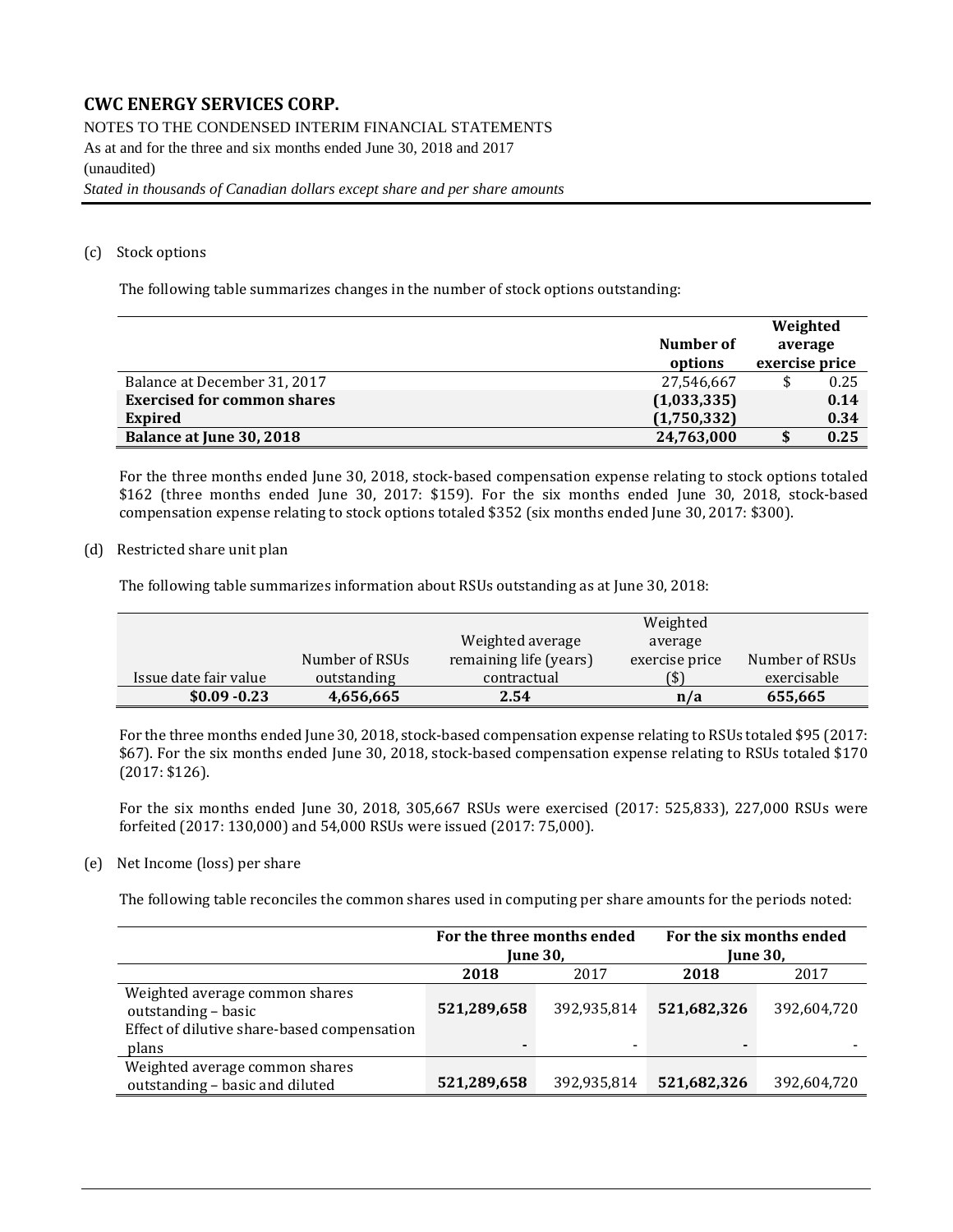NOTES TO THE CONDENSED INTERIM FINANCIAL STATEMENTS

As at and for the three and six months ended June 30, 2018 and 2017

#### (unaudited)

*Stated in thousands of Canadian dollars except share and per share amounts*

Outstanding stock options and RSUs are currently the only instruments which could potentially dilute earnings per share. For the six months ended June 30, 2018, the effect of all outstanding stock options and RSUs were not included in the computation of net loss per common share because to do so would be anti-dilutive.

### **8. Supplemental cash flow information**

|                                                           | For the three months ended<br><b>June 30.</b> |        |  |          | For the six months ended<br><b>June 30,</b> |        |   |       |
|-----------------------------------------------------------|-----------------------------------------------|--------|--|----------|---------------------------------------------|--------|---|-------|
|                                                           |                                               | 2018   |  | 2017     |                                             | 2018   |   | 2017  |
| Increase (decrease) in non-cash working<br>capital items: |                                               |        |  |          |                                             |        |   |       |
| Accounts receivable                                       | S                                             | 20,186 |  | 14,662   | -\$                                         | 11,290 | S | 2,885 |
| Prepaid expenses and deposits                             |                                               | 84     |  | (200)    |                                             | 67     |   | 107   |
| Accounts payable and accrued liabilities                  |                                               | 173    |  | (1, 137) |                                             | 873    |   | 596   |
|                                                           |                                               | 20.443 |  | 13.325   | \$                                          | 12.230 |   | 3,588 |

#### **9. Operating segments**

The Company operates in the western Canadian oilfield service industry through its Contract Drilling and Production Services segments. The Contract Drilling segment provides drilling rigs and related ancillary equipment to oil and gas exploration and production companies. The Production Services segment provides well services to oil and gas exploration and production companies through the use of service rigs, swabbing rigs and coil tubing units.

Management uses net income before depreciation and income taxes ("segment profit") in management reports reviewed by key management personnel and the board of directors to measure performance at a segment basis. Segment profit is used to measure performance as management believes this is the most relevant measure in evaluating the results of our segments relative to each other and other entities that operate within the respective industries.

The Corporate segment captures general and administrative expenses associated with supporting each of the reporting segments operations, plus costs associated with being a public company. Also included in the Corporate segment is interest expense for debt servicing, income tax expense and other amounts not directly related to the two primary segments.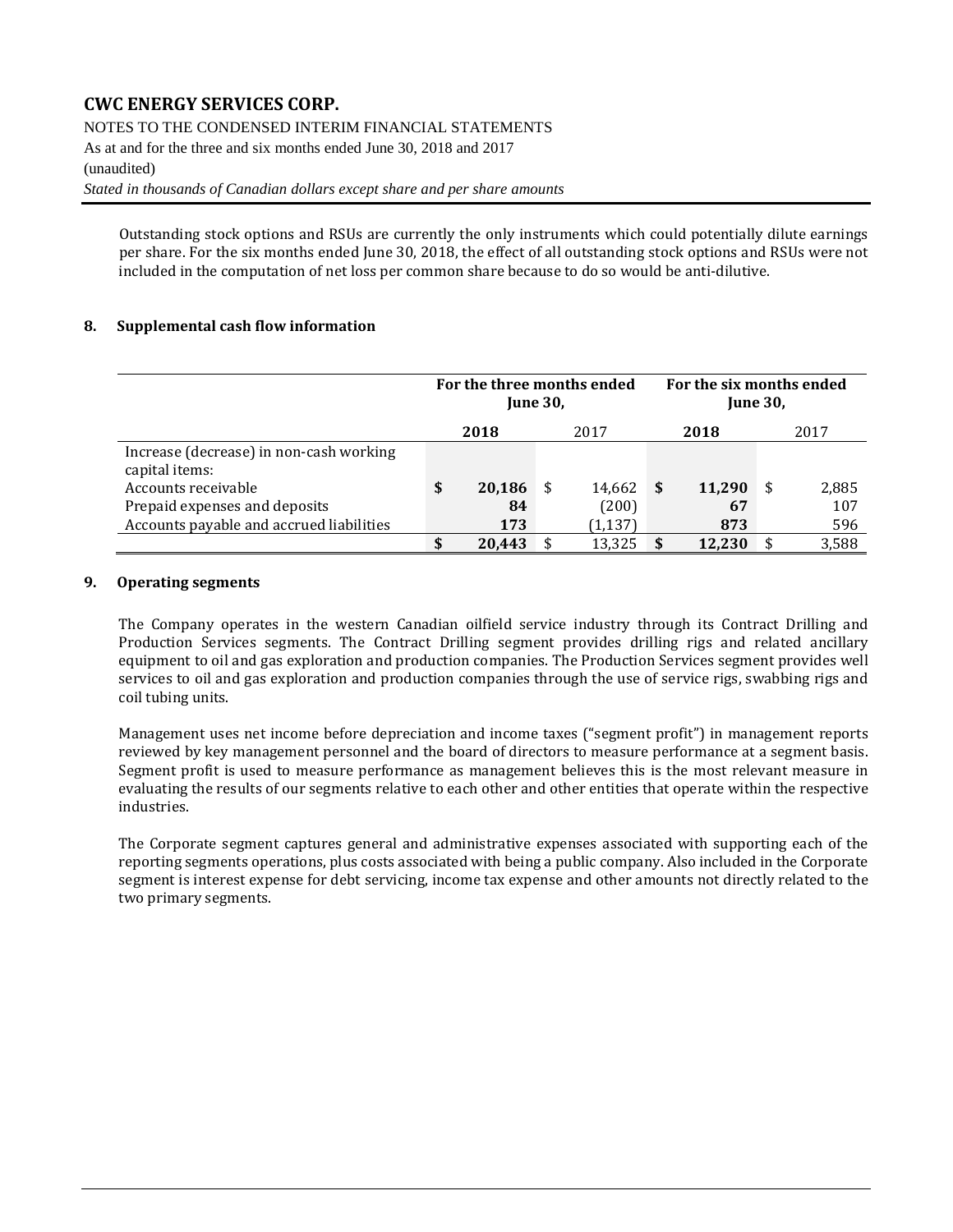NOTES TO THE CONDENSED INTERIM FINANCIAL STATEMENTS

As at and for the three and six months ended June 30, 2018 and 2017 (unaudited)

*Stated in thousands of Canadian dollars except share and per share amounts*

The amounts related to each industry segment are as follows:

|                                          | <b>Contract</b> | <b>Production</b> |           |              |
|------------------------------------------|-----------------|-------------------|-----------|--------------|
| For the three months ended June 30, 2018 | <b>Drilling</b> | <b>Services</b>   | Corporate | Total        |
| Revenue                                  | \$<br>2,824     | \$<br>19,421      | \$        | \$<br>22,245 |
|                                          |                 |                   |           |              |
| Direct operating expenses                | 2,672           | 15,232            |           | 17,904       |
| Selling and administrative expenses      | 331             | 2,640             | 1,339     | 4,310        |
| Stock based compensation                 |                 |                   | 237       | 237          |
| Finance costs                            |                 |                   | 593       | 593          |
| Loss on disposal of equipment            |                 | 407               |           | 407          |
| Net (loss) income before depreciation    |                 |                   |           |              |
| and taxes                                | (179)           | 1,142             | (2, 169)  | (1,206)      |
| Depreciation and amortization            | 632             | 2,048             | 225       | 2,905        |
| Net loss before tax                      | (811)           | (906)             | (2, 394)  | (4, 111)     |
| Deferred income tax recovery             |                 |                   | (1,044)   | (1,044)      |
| <b>Net loss</b>                          | (811)           | (906)             | (1, 350)  | (3,067)      |
|                                          |                 |                   |           |              |
| Capital expenditures                     | 5,116           | 1,930             | 28        | 7,074        |
|                                          |                 |                   |           |              |
| As at June 30, 2018                      |                 |                   |           |              |
| Property and equipment                   | 94,758          | 134,470           | 142       | 229,370      |
| Intangibles                              | 267             |                   |           | 267          |

|                                          | <b>Contract</b> | Production      |           |              |
|------------------------------------------|-----------------|-----------------|-----------|--------------|
| For the three months ended June 30, 2017 | <b>Drilling</b> | <b>Services</b> | Corporate | Total        |
| Revenue                                  | \$<br>3,042     | \$<br>12,072    | \$        | \$<br>15,114 |
|                                          |                 |                 |           |              |
| Direct operating expenses                | 2,228           | 9,536           |           | 11,764       |
| Selling and administrative expenses      | 191             | 2,031           | 900       | 3,122        |
| Stock based compensation                 |                 |                 | 226       | 226          |
| Finance costs                            |                 |                 | 570       | 570          |
| Gain on disposal of equipment            |                 | (6)             |           | (6)          |
| Net income (loss) before depreciation    |                 |                 |           |              |
| and taxes                                | 623             | 511             | (1,696)   | (562)        |
| Depreciation and amortization            | 635             | 2,346           | 41        | 3,022        |
| Net (loss) before tax                    | (12)            | (1,835)         | (1,737)   | (3,584)      |
| Deferred income tax recovery             |                 |                 | (907)     | (907)        |
| <b>Net loss</b>                          | (12)            | (1,835)         | (830)     | (2,677)      |
|                                          |                 |                 |           |              |
| Capital expenditures                     | 1,138           | 1,277           | 9         | 2,424        |
|                                          |                 |                 |           |              |
| As at June 30, 2017                      |                 |                 |           |              |
| Property and equipment                   | 92,830          | 93,638          | 253       | 186,721      |
| Intangibles                              | 571             |                 |           | 571          |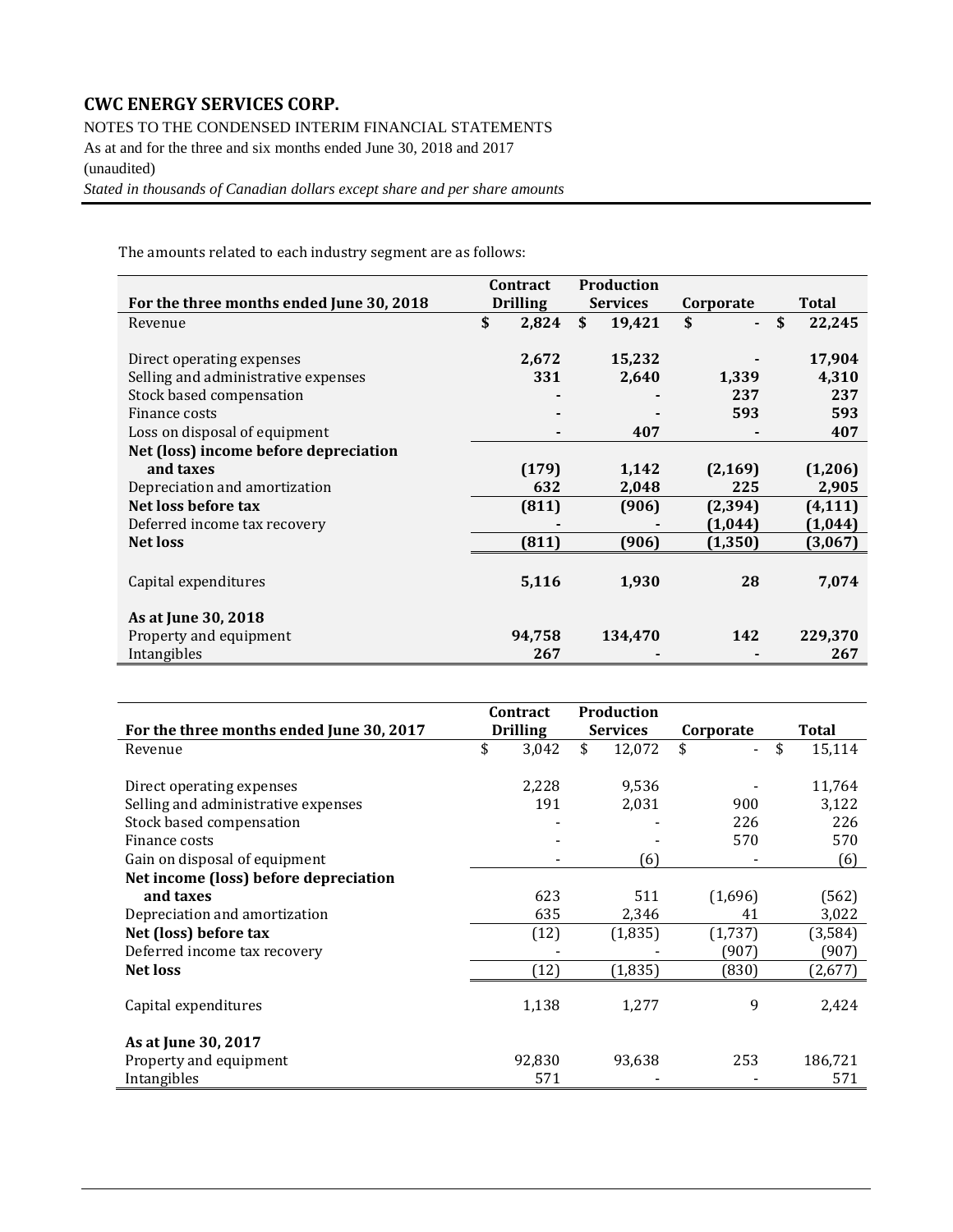NOTES TO THE CONDENSED INTERIM FINANCIAL STATEMENTS

As at and for the three and six months ended June 30, 2018 and 2017 (unaudited)

*Stated in thousands of Canadian dollars except share and per share amounts*

|                                        | <b>Contract</b> | <b>Production</b> |                      |              |
|----------------------------------------|-----------------|-------------------|----------------------|--------------|
| For the six months ended June 30, 2018 | <b>Drilling</b> | <b>Services</b>   | Corporate            | Total        |
| Revenue                                | \$<br>14,509    | \$<br>56,661      | \$<br>$\blacksquare$ | \$<br>71,170 |
|                                        |                 |                   |                      |              |
| Direct operating expenses              | 10,775          | 43,475            |                      | 54,250       |
| Selling and administrative expenses    | 649             | 5,646             | 3,116                | 9,411        |
| Stock based compensation               |                 |                   | 522                  | 522          |
| Finance costs                          |                 |                   | 1,283                | 1,283        |
| Loss on disposal of equipment          |                 | 153               |                      | 153          |
| Net income (loss) before depreciation  |                 |                   |                      |              |
| and taxes                              | 3,085           | 7,387             | (4, 921)             | 5,551        |
| Depreciation and amortization          | 2,376           | 5,093             | 449                  | 7,918        |
| Net income (loss) before tax           | 709             | 2,294             | (5,370)              | (2, 367)     |
| Deferred income tax recovery           |                 |                   | (496)                | (496)        |
| Net income (loss)                      | 709             | 2,294             | (4, 874)             | (1, 871)     |
|                                        |                 |                   |                      |              |
| Capital expenditures                   | 5.116           | 1.930             | 28                   | 7,074        |

|                                        | Contract        | Production      |           |                                |         |
|----------------------------------------|-----------------|-----------------|-----------|--------------------------------|---------|
| For the six months ended June 30, 2017 | <b>Drilling</b> | <b>Services</b> | Corporate |                                | Total   |
| Revenue                                | \$<br>14,178    | \$<br>33,444    | \$        | \$<br>$\overline{\phantom{0}}$ | 47,622  |
| Direct operating expenses              | 10,431          | 25,351          |           |                                | 35,782  |
| Selling and administrative expenses    | 434             | 4,158           | 1.870     |                                | 6,462   |
| Stock based compensation               |                 |                 | 426       |                                | 426     |
| Finance costs                          |                 |                 | 1,115     |                                | 1,115   |
| Loss (Gain) on disposal of equipment   | 48              | 61              |           |                                | 42      |
| Net income (loss) before depreciation  |                 |                 |           |                                |         |
| and taxes                              | 3,265           | 3,941           | (3, 411)  |                                | 3,795   |
| Depreciation and amortization          | 2,412           | 5,286           | 82        |                                | 7,780   |
| Net income (loss) before tax           | 853             | (1, 345)        | (3, 493)  |                                | (3,985) |
| Deferred income tax recovery           |                 |                 | (940)     |                                | (940)   |
| Net income (loss)                      | 853             | (1, 345)        | (2, 553)  |                                | (3,045) |
| Capital expenditures                   | 1,284           | 1,789           | 9         |                                | 3,082   |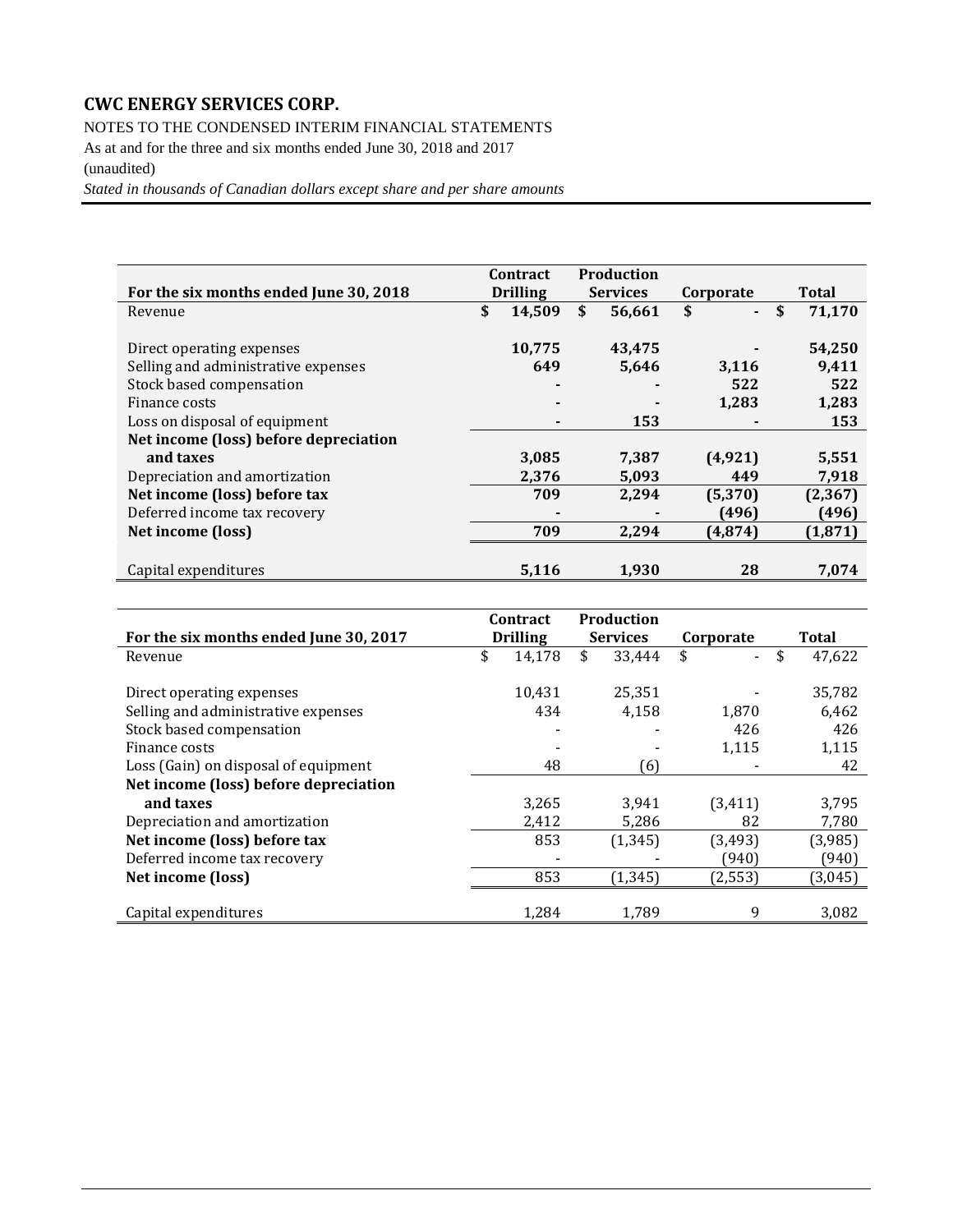NOTES TO THE CONDENSED INTERIM FINANCIAL STATEMENTS

As at and for the three and six months ended June 30, 2018 and 2017

(unaudited)

*Stated in thousands of Canadian dollars except share and per share amounts*

### **10. Revenue**

Revenue consists of amounts earned from sale of Contract Drilling and Production Services. Production Services include revenue from service rigs, coil tubing and swabbing rigs.

The transaction terms for Drilling Services is based on standard Canadian Association of Oil Well Drilling Contractors ("CAODC") contracts. Whereas transaction terms for Production Services are agreed to on a contract by contract basis between both the Company and customers.

For both Contract Drilling and Production Services, the customer receives benefit from each day of active service and as such the performance obligation. Contract Drilling revenue includes day work revenue, standby revenue, moving revenue and third party revenue. Production Services include hourly work revenue and moving revenue. For both Contract Drilling and Production Services, the customer receives benefit from each day of active services and as such the performance obligation requested to recognize revenue occurs daily based on contract pricing.

The Company's revenue is primarily generated in Western Canada. The customers are oil and natural gas producers and are subject to normal credit risks. The Company routinely assesses the financial strength of its counter parties.

|                            | For the three months ended | <b>June 30,</b> |        | For the six months ended<br><b>June 30,</b> |        |  |  |
|----------------------------|----------------------------|-----------------|--------|---------------------------------------------|--------|--|--|
|                            | 2018                       |                 | 2017   | 2018                                        | 2017   |  |  |
|                            |                            |                 |        | J.                                          | \$     |  |  |
| <b>Contract Drilling</b>   | \$<br>2,824                | \$              | 3,042  | 14,509                                      | 14,178 |  |  |
| <b>Production Services</b> |                            |                 |        |                                             |        |  |  |
| Service and Swabbing Rigs  | 18,497                     |                 | 11,050 | 53,560                                      | 30,338 |  |  |
| Coil Tubing                | 924                        |                 | 1,022  | 3,101                                       | 3,106  |  |  |
|                            |                            |                 |        |                                             | \$     |  |  |
|                            | \$<br>22,245               | \$              | 15,114 | 71,170                                      | 47,622 |  |  |

The following table presents the Company's revenue disaggregated by type:

Included in accounts receivable at June 30, 2018 was \$3.1 million (December 31, 2017: \$2.3 million) of accrued revenue for services the month then ended. There has been no significant adjustments for the prior period accrued revenue in the current period.

As of June 30, 2018, the Company did not have any sales contracts beyond one year in term.

For the quarter ended June 30, 2018, ten customers comprised 54% of revenue (Year ended December 31, 2017 - 62%) and one customer comprised 21% of revenue (Year ended December 31, 2017 - 21%).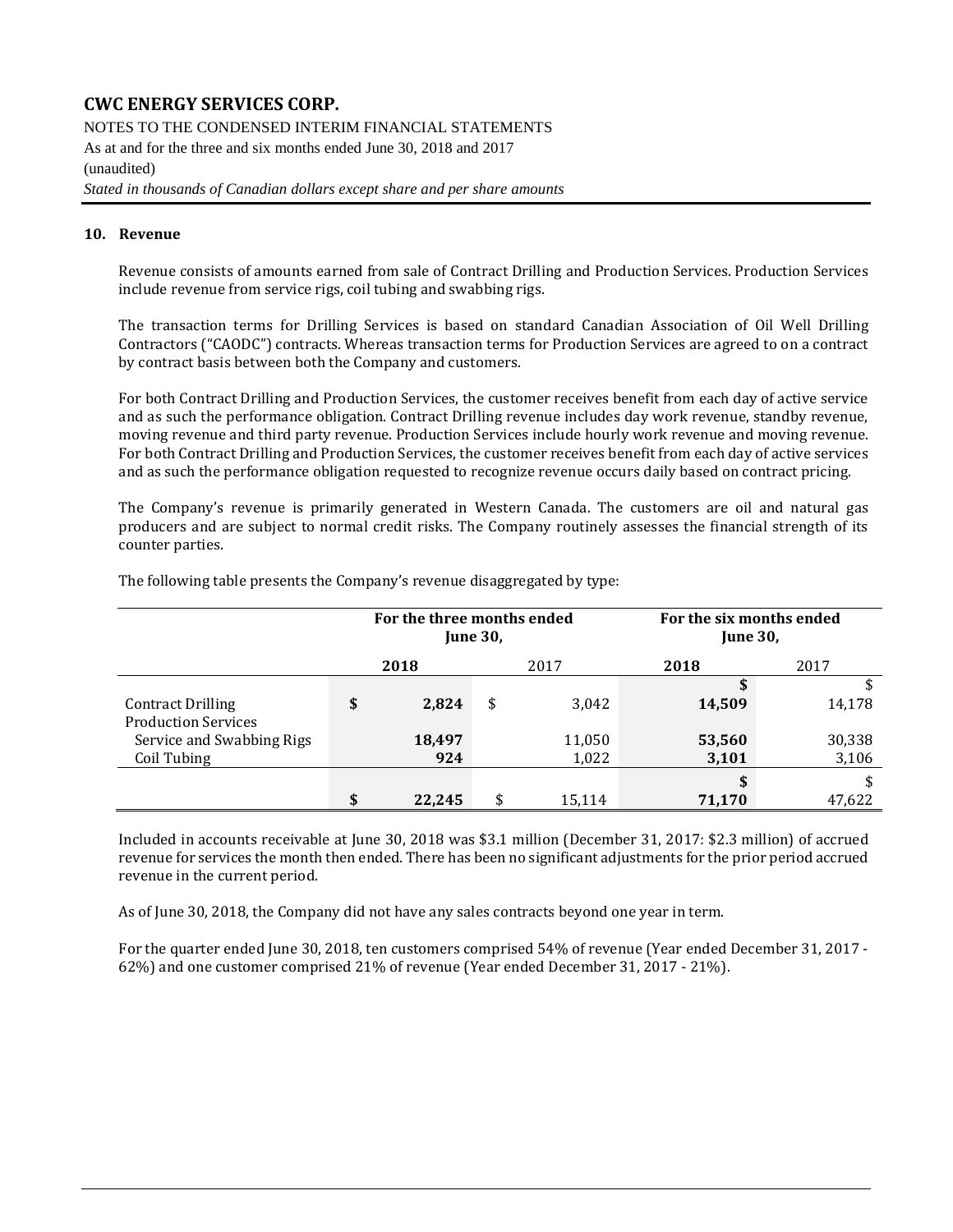NOTES TO THE CONDENSED INTERIM FINANCIAL STATEMENTS

As at and for the three and six months ended June 30, 2018 and 2017 (unaudited)

*Stated in thousands of Canadian dollars except share and per share amounts*

### **11. Expenses by nature**

| For the three months<br>ended June 30, 2018 | Direct<br>operating<br>expenses | Selling and<br>administrative<br>expenses | Stock based<br>compensation |     | Finance<br>costs         | Depreciation<br>expense        | Loss on<br>disposal of<br>equipment | Total    |
|---------------------------------------------|---------------------------------|-------------------------------------------|-----------------------------|-----|--------------------------|--------------------------------|-------------------------------------|----------|
| Personnel expenses                          | \$<br>11.455                    | \$<br>$2,437$ \$                          | $237 \text{ }$ \$           |     | $\overline{\phantom{0}}$ | \$<br>$\overline{\phantom{a}}$ | \$<br>$\blacksquare$                | \$14,129 |
| Third party charges                         | 3,349                           | $\overline{\phantom{0}}$                  |                             |     | $\overline{\phantom{0}}$ | $\overline{\phantom{0}}$       |                                     | 3,349    |
| Repairs and maintenance                     | 3,100                           |                                           |                             |     |                          |                                |                                     | 3,100    |
| Other selling and                           |                                 |                                           |                             |     |                          |                                |                                     |          |
| administrative expenses                     |                                 | 1.041                                     |                             |     |                          |                                |                                     | 1.041    |
| Bad debt expense                            |                                 | 270                                       |                             |     |                          |                                |                                     | 270      |
| <b>Facility expenses</b>                    |                                 | 562                                       |                             |     |                          |                                |                                     | 562      |
| Depreciation expense                        |                                 |                                           |                             |     |                          | 2.905                          |                                     | 2.905    |
| Finance costs                               |                                 |                                           |                             |     | 593                      |                                |                                     | 593      |
| Loss on disposal of                         |                                 |                                           |                             |     |                          |                                |                                     |          |
| equipment                                   |                                 |                                           |                             |     |                          |                                | 407                                 | 407      |
| Total                                       | \$<br>17.904                    | \$<br>4,310 $\frac{1}{2}$                 | 237                         | -\$ | 593                      | 2,905                          | 407                                 | \$26,356 |

|                         | Direct      | Selling and      |              |         |                                | Gain on                        |              |
|-------------------------|-------------|------------------|--------------|---------|--------------------------------|--------------------------------|--------------|
| For the three months    | operating   | administrative   | Stock based  | Finance | Depreciation                   | disposal of                    |              |
| ended June 30, 2017     | expenses    | expenses         | compensation | costs   | expense                        | equipment                      | Total        |
| Personnel expenses      | \$<br>7.963 | \$<br>$1,908$ \$ | 226S         | $\sim$  | \$<br>$\overline{\phantom{a}}$ | \$<br>$\overline{\phantom{0}}$ | 10,097<br>\$ |
| Third party charges     | 2,712       | -                |              | -       |                                |                                | 2,712        |
| Repairs and maintenance | 1,089       |                  |              |         |                                |                                | 1,089        |
| Other selling and       |             |                  |              |         |                                |                                |              |
| administrative expenses |             | 782              |              |         |                                |                                | 782          |
| Bad debt recovery       |             |                  |              | ۰       |                                |                                |              |
| Facility expenses       |             | 432              |              |         |                                |                                | 432          |
| Depreciation expense    |             |                  |              |         | 3.022                          |                                | 3,022        |
| Finance costs           |             |                  |              | 570     |                                |                                | 570          |
| Gain on disposal of     |             |                  |              |         |                                |                                |              |
| equipment               |             |                  |              |         |                                | 61                             | (6)          |
| Total                   | 11.764      | \$<br>$3,122$ \$ | 226 \$       | 570     | 3,022                          | 6)                             | 18,698       |